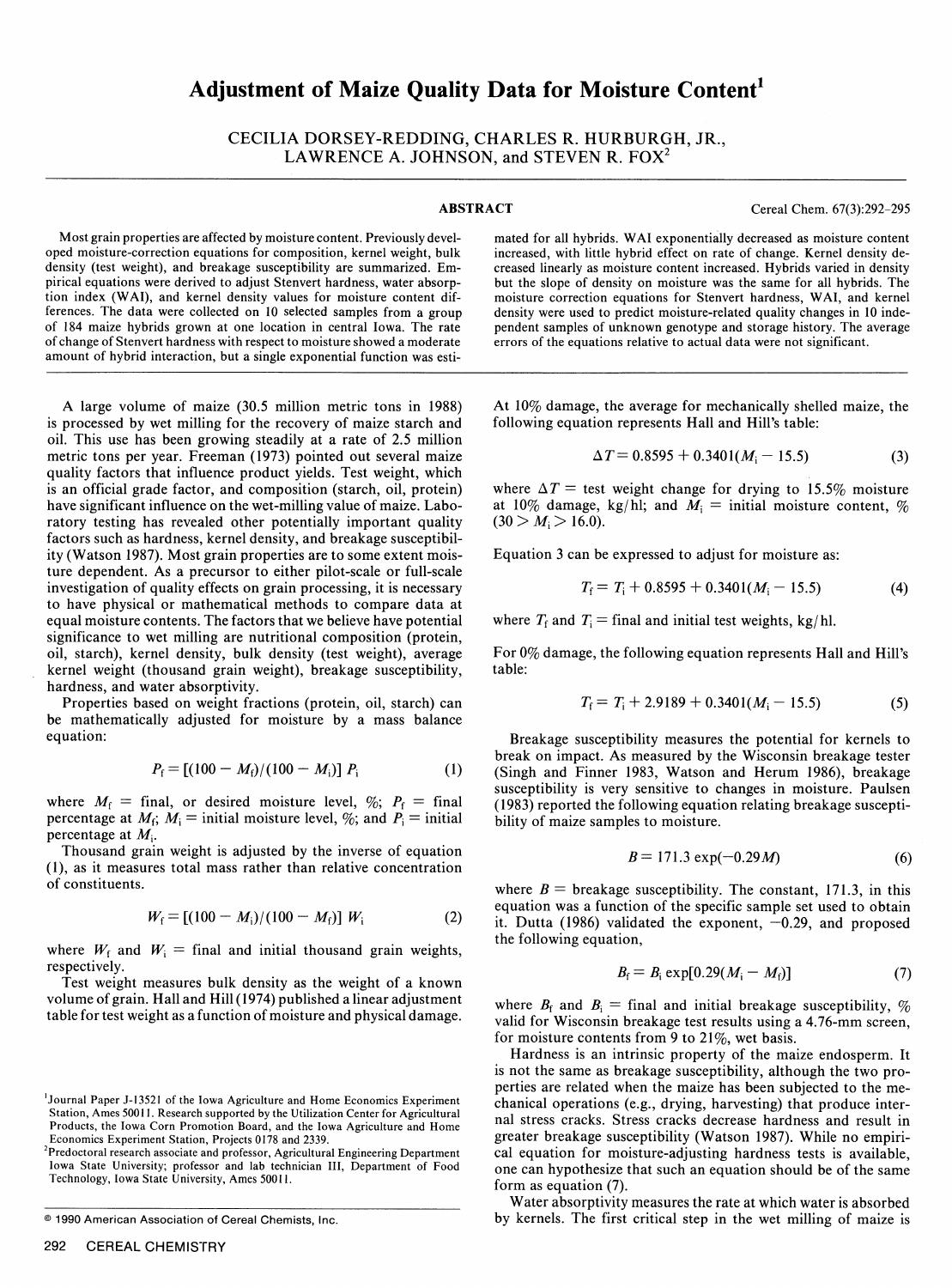steeping. Steeping changes or alters the physical condition of maize to obtain a clean separation of germ, endosperm, and bran. Hence, a measure of water absorption rate is also a measure of steeping performance. Water absorptivity concepts and the water absorption index were developed by Hsu et al (1983), but they did not give a correction equation for initial moisture content.

Kernel density can increase or decrease with moisture loss, depending on the relative weight loss compared to volume reduction. Kernels differ in the amount of void space within them and in the ratio of dense horny endosperm to softer floury endosperm, which contains more microfissures. Nelson (1980) published the following third-order polynomial equation to adjust kernel density for moisture from 10 to 35%. In Nelson's equation, density decreases with increasing moisture to 29%, then increases with moisture.

$$
d_{k} = 1.2519 + 0.00714M - 0.0005971M^{2} + 0.00001088M^{3}
$$
 (8)

where  $d_k$  = kernel density, g/cm3, which can be rearranged to adjust for moisture as:

$$
d_{\mathrm{kf}} = d_{\mathrm{k}i} + 0.00714(M_{\mathrm{f}} - M_{\mathrm{i}}) - 0.0005971(M_{\mathrm{f}}^2 - M_{\mathrm{i}}^2) + 0.00001088(M_{\mathrm{f}}^3 - M_{\mathrm{i}}^3)
$$
 (9)

where  $d_{\text{kf}}$  and  $d_{\text{ki}}$  = final and initial kernel density, g/cm<sup>3</sup>. Chung and Converse (1971) published a linear equation for kernel density decrease with increasing moisture from 11 to 28%.

$$
d_{k} = 1.3279 - 0.001602M \tag{10}
$$

which can be rearranged as:

$$
d_{\rm kf} = d_{\rm ki} - 0.001602(M_{\rm f} - M_{\rm i})\tag{11}
$$

Both authors used a Beckman model 930 air comparison pycnometer for kernel volume measurements of accurately weighed subsamples. Equation 9 results in kernel density values about 50% greater than values calculated from equation 11.

| <b>Hybrid</b>              | Moisture Range <sup>a</sup> ( $\%$ wet basis) |                |  |  |
|----------------------------|-----------------------------------------------|----------------|--|--|
|                            | Lowest                                        | <b>Highest</b> |  |  |
| $B76 \times B92$           | 8.86                                          | 21.31          |  |  |
| $B73 \times P$ A878        | 9.12                                          | 22.77          |  |  |
| $M017 \times H119$         | 9.01                                          | 21.04          |  |  |
| $M017 \times VA103$        | 9.44                                          | 21.62          |  |  |
| $VA26 \times NC256$        | 9.25                                          | 18.66          |  |  |
| $VA26 \times VA102$        | 9.12                                          | 18.25          |  |  |
| $VA26 \times VA104$        | 8.95                                          | 19.56          |  |  |
| $B73HT \times MBS301$      | 8.92                                          | 20.55          |  |  |
| $FR1141 \times FR20A$      | 8.43                                          | 18.23          |  |  |
| $FR27$ rhm $\times$ FR3047 | 9.17                                          | 19.10          |  |  |

**TABLE I Moisture Contents of the 10 Maize Hybrids**

<sup>a</sup>Including lowest and highest, there were six moisture levels.

An alternative to correction equations is physical equilibration of grain to a uniform moisture content. In actual processing and grain inspection, this is impossible. Pomeranz et al (1984) determined breakage susceptibility, density, near-infrared reflectance, and average particle size in the laboratory on moisture-equili-<br>brated samples. Equilibrating large samples to exactly the same moisture content is impractical and does not recognize sampleto-sample variation in equilibrium moisture content (ASAE 1988).

The objective of this study was to derive empirical moisture adjustment equations for hardness, water absorption index, and kernel density. The work was done to support research on the effects of physical properties on wet milling yields.

### **MATERIALS AND METHODS**

#### **Maize Samples**

The 184 maize hybrids of known pedigree were grown in a plot on the Iowa State Agronomy and Agricultural Engineering farm near Ames, IA. The maize was hand-picked, then shelled with a laboratory maize sheller. Ten of the 184 hybrids were randomly selected for development of moisture correction equations. The harvest moisture contents of the samples ranged from 18.23 to 22.77% wet basis as determined by AACC method 44- 15A (AACC 1983). The maize was cleaned over a 6.35-mm screen in a Carter-Day dockage tester. After laboratory tests were conducted on the maize at the harvest moisture content, the maize was dried approximately two percentage points with natural air, and the tests were repeated. This process was continued until test results were obtained at six different moisture levels (Table **I)** for each hybrid.

#### **Stenvert Hardness Test**

Twenty grams of maize were ground in a Glenmills Stenvert Hardness Tester Microhammermill IV. The total column height and time to grind of freshly ground maize were measured as described by Pomeranz et al (1985). Hard maize occupies less volume after grinding and requires more time to grind. The height of the ground maize in a  $125 \times 25$ -mm diameter receptacle after grinding was used to represent volume. Grinding time was the time required to collect 17 ml of ground maize into the receptacle. The Stenvert tester repeatedly bridged, particularly in wetter corn. This made the time data erratic. The same problem was reported by Pomeranz et al (1984). Therefore, the time results are not reported, and were not used in analyses.

Six replications were made at each moisture content for each sample. The grinding chamber and screen were cleaned between each replication. The 3,600 rpm mill speed was checked between samples.

#### **Water Absorption Index**

Approximately 10 g of maize, weighed to  $\pm 0.001$  g, was soaked in a beaker of water, which was then placed in a  $30^{\circ}$ C agitated water bath for 4 hr. The maize was surface dried after removal from the water bath, then reweighed. This procedure was developed by Hsu et al (1983). The water absorption index (WAI)

| <b>TABLE II</b>                                          |  |  |  |  |  |  |  |
|----------------------------------------------------------|--|--|--|--|--|--|--|
| <b>Validation Data for Moisture Correction Equations</b> |  |  |  |  |  |  |  |

| Factor<br>(unit)                          |                 |                   | <b>Validation Statistics<sup>8</sup></b>           |                    |                            |                    |
|-------------------------------------------|-----------------|-------------------|----------------------------------------------------|--------------------|----------------------------|--------------------|
|                                           | Range of Data   |                   | <b>Average Difference</b><br>from Predicted Change |                    | SD of<br><b>Difference</b> |                    |
|                                           | <b>Original</b> | <b>Validation</b> | Linear                                             | <b>Exponential</b> | Linear                     | <b>Exponential</b> |
| Moisture $(\%)$                           | $8.43 - 22.77$  | $9.9 - 14.0$      |                                                    |                    |                            |                    |
| Stenvert hardness <sup>b</sup> (cm)       | $9.8 - 12.38$   | $9.9 - 10.93$     | $-0.0994$                                          | $-0.1046$          | 0.2457                     | 0.2470             |
| WAI <sup>c</sup>                          | $0.111 - 0.247$ | $0.214 - 0.314$   | N/A                                                | 0.0037             | N/A                        | 0.0157             |
| Density <sup>d</sup> (g/cm <sup>3</sup> ) | 1.222–1.309     | $0.208 - 1.303$   | $-0.0118$                                          | N/A                | 0.0114                     | N/A                |

 $a^n n = 20$  ( $n = 10$  for density).

 $b$ Equations 22 (exponential) and 23 (linear).

**C** Equation 24.

dEquation 25.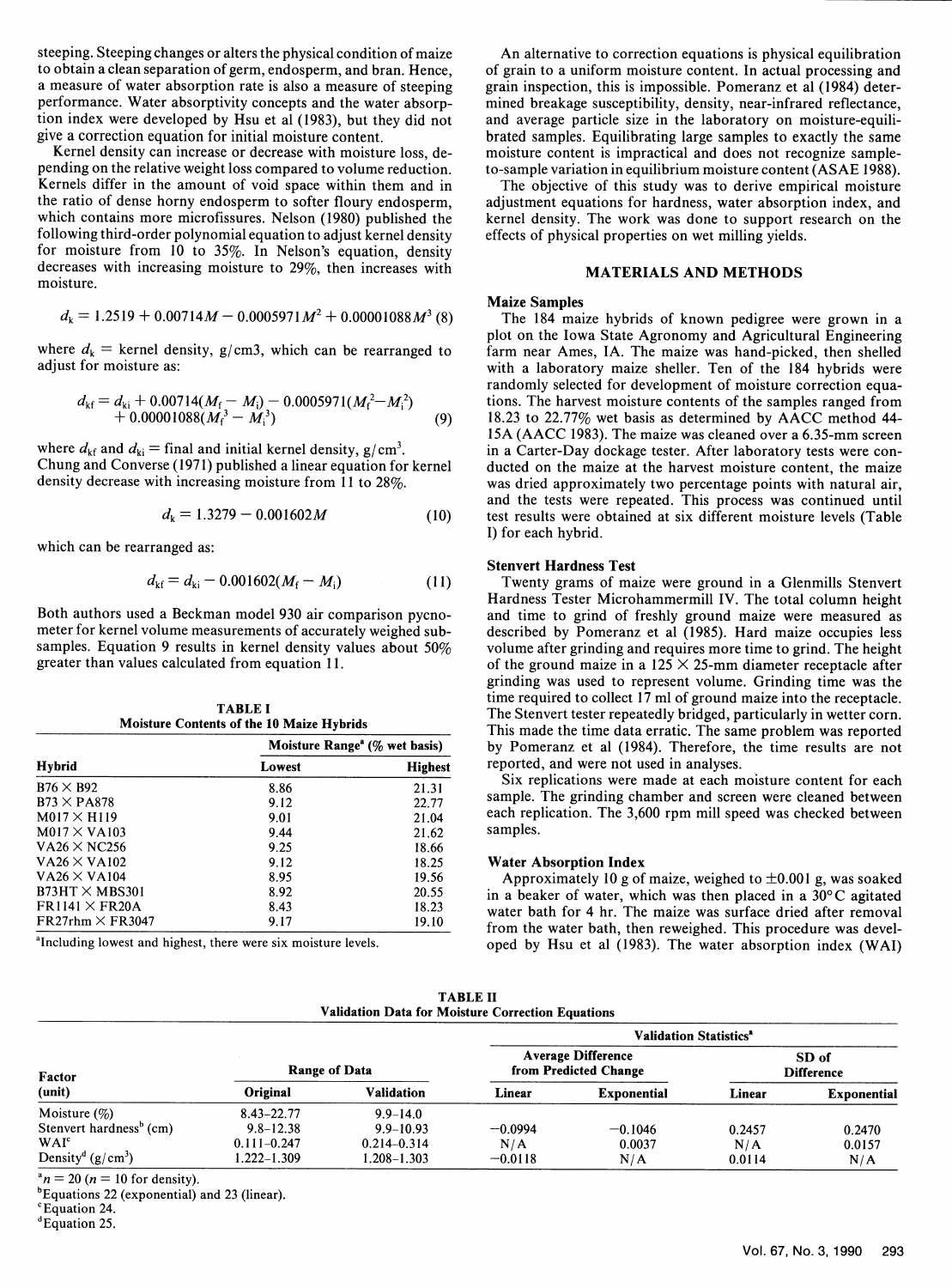was defined as the fractional increase in weight from water uptake. Three replications were made at each moisture content for each sample.

### **Kernel Density**

Approximately 33 g of whole kernels was weighed to  $\pm 0.001$  g. Volume determinations were then made with a Beckman model 930 air-comparison pycnometer. Procedures for using the aircomparison pycnometer are described by Thompson and Isaacs (1967). Three replications were made at each moisture content for each sample.

# **Statistical Design and Functional Forms**

Replications were averaged with the means used for analysis. Regression with data transformations, as needed, were used to determine linear, quadratic, exponential, semilogarithmic, and logarithmic relationships. The dependent variables were hardness (height), WAI, and kernel density. The independent variables were moisture content and hybrid. Each form was used to fit the data directly, then rearranged into a more universally applicable format to be used as a moisture adjustment equation.

Linear:

$$
Y = a_1 + b_1 M \tag{12}
$$

where  $Y =$  physical property value, or

$$
Y_{\rm f} = b_{1}(M_{\rm f} - M_{\rm i}) + Y_{\rm i} \tag{13}
$$

where  $Y_f$  and  $Y_i$  = final and initial physical property values. Quadratic:

$$
Y = a_2 + b_2 M + c_2 M^2 \tag{14}
$$

$$
\quad \text{or} \quad
$$

$$
Y_{\rm f} = b_2(M_{\rm f} - M_{\rm i}) + c_2(M_{\rm f}^2 - M_{\rm i}^2) + Y_{\rm i}
$$
 (15)

Exponential:

$$
\ln(Y) = a_3 + b_3 M \tag{16}
$$

or

$$
Y_{\rm f} = Y i \exp[b_3(M_{\rm f} - M_{\rm i})] \tag{17}
$$

Semilogarithmic:

$$
Y = a_4 + b_4 \ln(M) \tag{18}
$$



Fig. 1. Change in Stenvert hardness with moisture content for three of the 10 maize samples.

or

$$
Y_{\rm f}=b_4\ln(M_{\rm f}/M_{\rm i})+Y_{\rm i}\qquad \qquad (19)
$$

(20)

Logarithmic:

or

$$
Y_{\rm f} = Y_{\rm i} \{ \exp[\ln(M_{\rm f})] / \exp[\ln(M_{\rm i})] \} \tag{21}
$$

Before choosing a functional form, literature was searched for theory relative to the form. If literature did not exist, significant improvement in fit  $(P = 0.05)$  had to be shown by an F test before accepting the next more complex form.

 $ln(Y) = a_5 + b_5ln(M)$ 

#### **Validation**

Ten maize samples of unknown genotype and storage history were collected from farms and commercial grain handlers to provide an independent validation for the equations. Drying and handling conditions were unknown. The maize was cleaned using a 6.35-m screen in a Carter-Day dockage tester. The initial moisture contents of the samples ranged from 11.83 to 14.0% wet basis. The three tests were performed at the initial moisture content. Then the samples were dried with natural air to a second moisture content and the tests repeated. A third moisture content was obtained by raising the air temperature to approximately 38°C. Again, three replications at each moisture content were made for each test. The final moisture range of the validation data was 9.9-14.0%.

#### RESULTS AND DISCUSSION

The range of data for the following equations is given in Table II.

## **Stenvert Hardness**

Three of the 10 samples were chosen to illustrate the slope of Stenvert hardness (height) with moisture content, which is shown in Figure 1. Hybrid interaction was indicated by a change in slope constant. A single equation was then fit through all data. All five models resulted in an  $R^2$  of approximately 0.88 and a standard deviation of errors of approximately  $0.21$  cm (CV = 1.99%). The following exponential equation was chosen to match the form previously reported for breakage susceptibility.

$$
H_{\rm f} = H_{\rm i} \exp[0.00855(M_{\rm f} - M_{\rm i})] \tag{22}
$$

where  $H_f$  and  $H_i$  = final and initial Stenvert hardness, cm.



Fig. 2. Change in water absorption index with moisture content for three of the 10 maize samples.